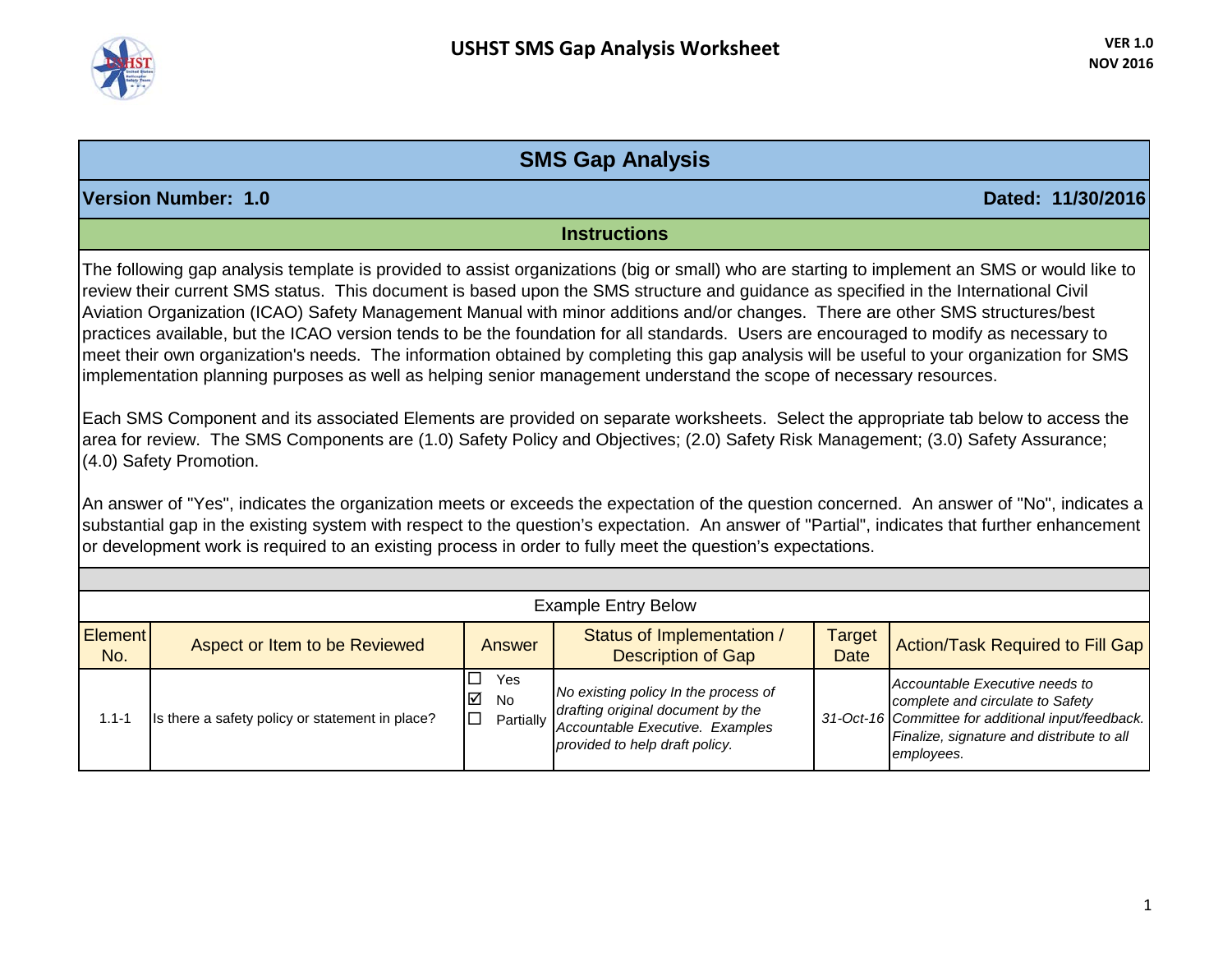

| <b>Component 1.0 - Safety Policy and Objectives</b> |                                                                                                                                  |                                                                             |                                                               |                       |                                         |  |  |
|-----------------------------------------------------|----------------------------------------------------------------------------------------------------------------------------------|-----------------------------------------------------------------------------|---------------------------------------------------------------|-----------------------|-----------------------------------------|--|--|
|                                                     |                                                                                                                                  |                                                                             | <b>Element 1.1 - Management Commitment and Responsibility</b> |                       |                                         |  |  |
| Element<br>No.                                      | Aspect or Item to be Reviewed                                                                                                    | <b>Answer</b>                                                               | Status of Implementation /<br><b>Description of Gap</b>       | Target<br><b>Date</b> | <b>Action/Task Required to Fill Gap</b> |  |  |
| $1.1 - 1$                                           | Is there a safety policy or statement in place?                                                                                  | $\Box$<br>Yes<br>$\Box$<br>No<br>$\Box$<br>Partially                        |                                                               |                       |                                         |  |  |
| $1.1 - 2$                                           | Does the safety policy or statement reflect senior<br>management's commitment regarding safety<br>management and Just Culture?   | $\Box$<br>Yes<br>$\Box$<br><b>No</b><br>$\Box$<br>Partially                 |                                                               |                       |                                         |  |  |
| $1.1 - 3$                                           | Is the safety policy or statement appropriate to<br>the size, nature and complexity of the<br>organization?                      | $\Box$<br>Yes<br>$\Box$<br>No<br>$\Box$<br>Partially                        |                                                               |                       |                                         |  |  |
| $1.1 - 4$                                           | Is the safety policy or statement relevant to<br>aviation and total operational safety?                                          | Yes<br>$\Box$<br><b>No</b><br>$\Box$<br>Partially                           |                                                               |                       |                                         |  |  |
| $1.1 - 5$                                           | Is the safety policy or statement signed by the<br>accountable executive?                                                        | ⊏<br>Yes<br>$\Box$<br><b>No</b><br>$\mathcal{L}_{\mathcal{A}}$<br>Partially |                                                               |                       |                                         |  |  |
| $1.1 - 6$                                           | Is the safety policy or statement communicated,<br>with visible endorsement, throughout the<br>Organization?                     | $\Box$<br>Yes<br>$\Box$<br>No<br>$\Box$<br>Partially                        |                                                               |                       |                                         |  |  |
| $1.1 - 7$                                           | Is the safety policy or statement periodically<br>reviewed to ensure it remains relevant and<br>appropriate to the Organization? | $\Box$<br>Yes<br>$\Box$<br><b>No</b><br>$\Box$<br>Partially                 |                                                               |                       |                                         |  |  |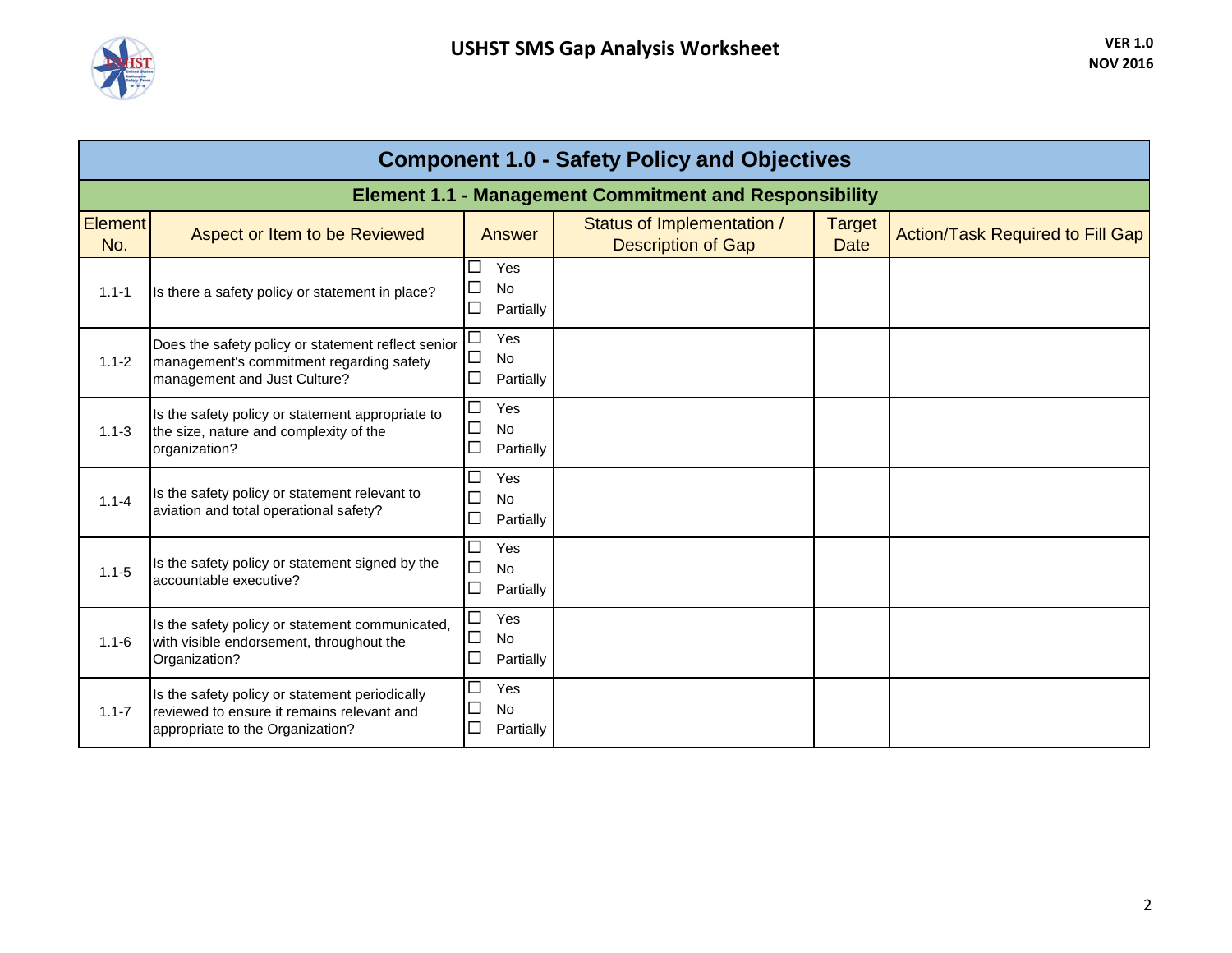

|                | <b>Component 1.0 - Safety Policy and Objectives</b>                                                                                                                                                                                                    |                                                             |                                                         |                              |                                         |  |  |  |
|----------------|--------------------------------------------------------------------------------------------------------------------------------------------------------------------------------------------------------------------------------------------------------|-------------------------------------------------------------|---------------------------------------------------------|------------------------------|-----------------------------------------|--|--|--|
|                | <b>Element 1.2 - Safety Accountabilities</b>                                                                                                                                                                                                           |                                                             |                                                         |                              |                                         |  |  |  |
| Element<br>No. | Aspect or Item to be Reviewed                                                                                                                                                                                                                          | Answer                                                      | Status of Implementation /<br><b>Description of Gap</b> | <b>Target</b><br><b>Date</b> | <b>Action/Task Required to Fill Gap</b> |  |  |  |
| $1.2 - 1$      | Has the Organization identified an accountable<br>executive who, irrespective of other functions,<br>shall have ultimate responsibility and<br>accountability, on behalf of the Organization, for<br>the implementation and maintenance of the<br>SMS? | Yes<br>П<br>$\Box$<br>No<br>□<br>Partially                  |                                                         |                              |                                         |  |  |  |
| $1.2 - 2$      | Does the accountable executive have full control<br>of the financial and human resources required for<br>the operations authorized to be conducted under<br>the operations certificate?                                                                | Yes<br>L<br><b>No</b><br>$\Box$<br>□<br>Partially           |                                                         |                              |                                         |  |  |  |
| $1.2 - 3$      | Does the Accountable Executive have final<br>authority over all aviation activities of his<br>organization?                                                                                                                                            | Yes<br>L.<br>$\Box$<br><b>No</b><br>□<br>Partially          |                                                         |                              |                                         |  |  |  |
| $1.2 - 4$      | Has the Organization identified and documented<br>the safety accountabilities of management as<br>well as operational personnel, with respect to the<br>SMS?                                                                                           | Yes<br>L.<br>$\Box$<br>No<br>$\Box$<br>Partially            |                                                         |                              |                                         |  |  |  |
| $1.2 - 5$      | Is there a safety committee or review board for<br>the purpose of reviewing SMS and safety<br>performance?                                                                                                                                             | $\Box$<br>Yes<br>$\Box$<br>No<br>$\Box$<br>Partially        |                                                         |                              |                                         |  |  |  |
| $1.2 - 6$      | Is the safety committee chaired by the<br>accountable executive or by an appropriately<br>assigned deputy, duly substantiated in the SMS<br>manual?                                                                                                    | $\Box$<br>Yes<br>$\Box$<br><b>No</b><br>$\Box$<br>Partially |                                                         |                              |                                         |  |  |  |
| $1.2 - 7$      | Does the safety committee include relevant<br>operational or departmental heads as applicable?                                                                                                                                                         | Yes<br>$\sim$<br>$\Box$<br><b>No</b><br>$\Box$<br>Partially |                                                         |                              |                                         |  |  |  |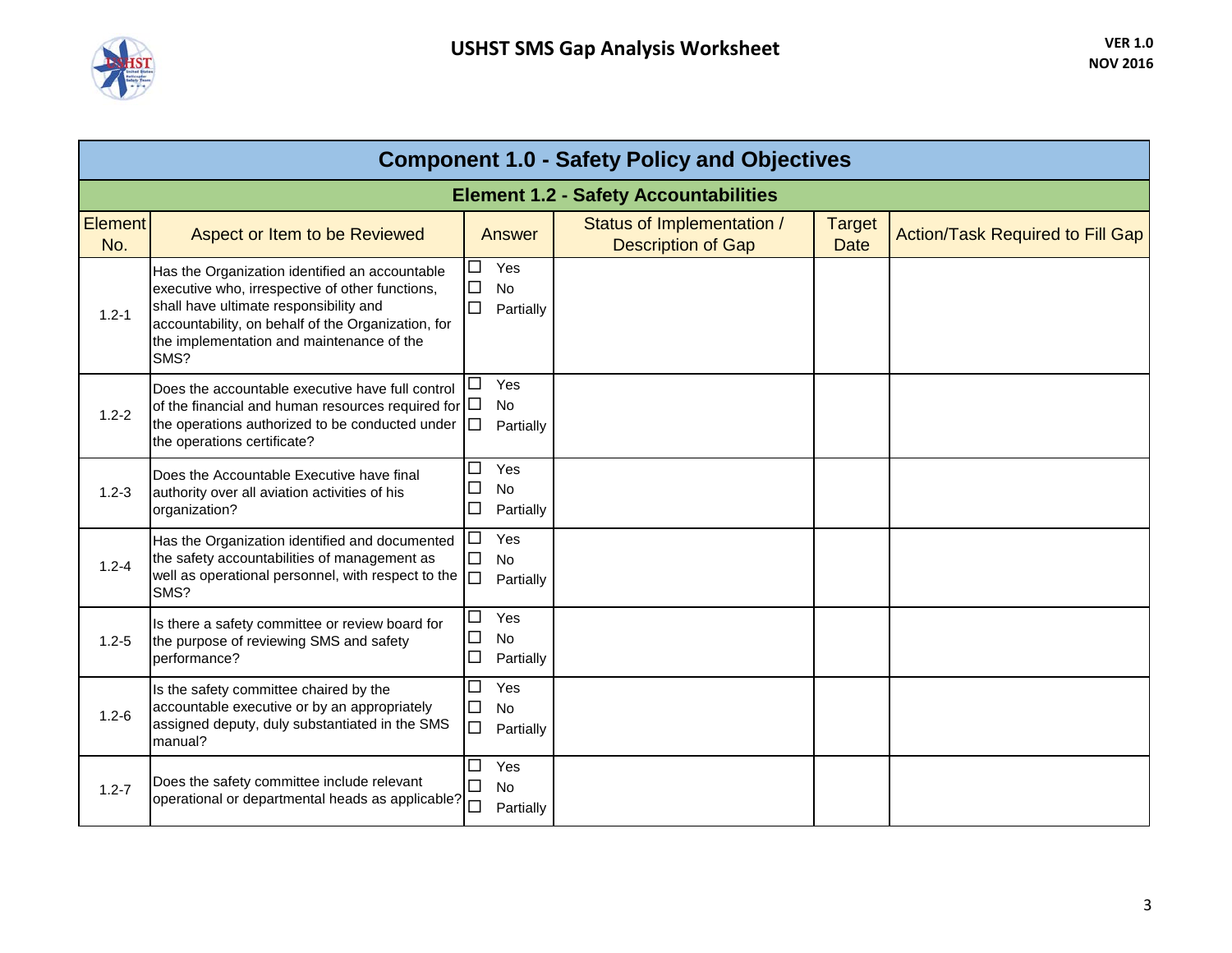

|                                              | <b>Component 1.0 - Safety Policy and Objectives</b>                                                                                           |                        |                                                         |                              |                                  |  |  |  |  |
|----------------------------------------------|-----------------------------------------------------------------------------------------------------------------------------------------------|------------------------|---------------------------------------------------------|------------------------------|----------------------------------|--|--|--|--|
| <b>Element 1.2 - Safety Accountabilities</b> |                                                                                                                                               |                        |                                                         |                              |                                  |  |  |  |  |
| <b>Element</b><br>No.                        | Aspect or Item to be Reviewed                                                                                                                 | Answer                 | Status of Implementation /<br><b>Description of Gap</b> | <b>Target</b><br><b>Date</b> | Action/Task Required to Fill Gap |  |  |  |  |
| 1.2-8                                        | Are there safety action groups that work in<br>conjunction with the safety committee (especially $ \Box$<br>for large/complex organizations)? | Yes<br>No<br>Partially |                                                         |                              |                                  |  |  |  |  |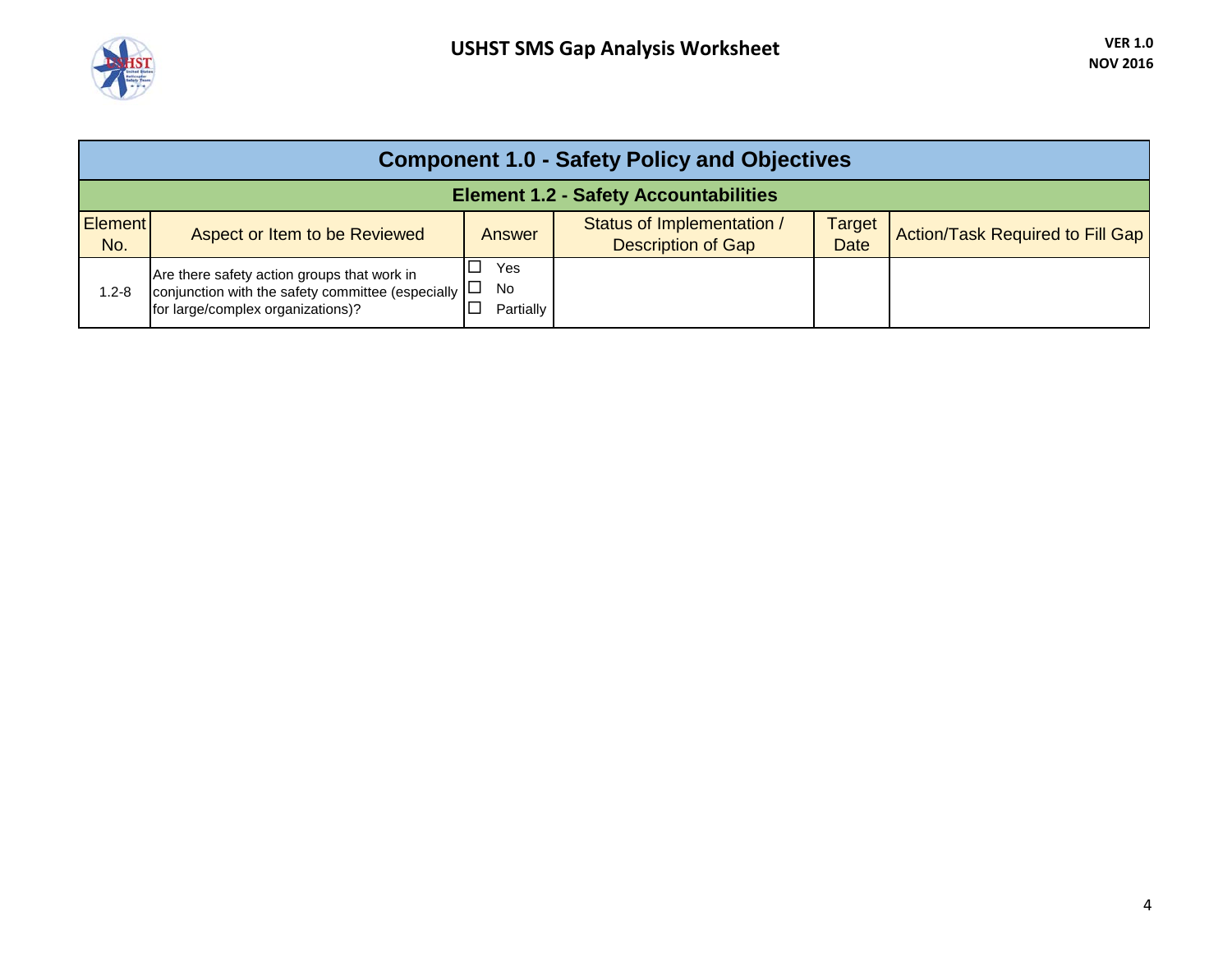

| <b>Component 1.0 - Safety Policy and Objectives</b> |                                                                                                                                                         |                                                                                  |                                                          |                       |                                         |  |  |  |
|-----------------------------------------------------|---------------------------------------------------------------------------------------------------------------------------------------------------------|----------------------------------------------------------------------------------|----------------------------------------------------------|-----------------------|-----------------------------------------|--|--|--|
|                                                     |                                                                                                                                                         |                                                                                  | <b>Element 1.3 - Appointment of Key Safety Personnel</b> |                       |                                         |  |  |  |
| <b>Element</b><br>No.                               | Aspect or Item to be Reviewed                                                                                                                           | Answer                                                                           | Status of Implementation /<br><b>Description of Gap</b>  | Target<br><b>Date</b> | <b>Action/Task Required to Fill Gap</b> |  |  |  |
| $1.3 - 1$                                           | Has the Organization appointed a qualified<br>person to manage and oversee the day-to-day<br>operation of the SMS?                                      | □<br>Yes<br>No<br>$\Box$<br>$\Box$<br>Partially                                  |                                                          |                       |                                         |  |  |  |
| $1.3 - 2$                                           | Does the qualified person have direct access or<br>reporting to the accountable executive<br>concerning the implementation and operation of<br>the SMS? | $\Box$<br>Yes<br><b>No</b><br>$\mathcal{L}_{\mathcal{A}}$<br>$\Box$<br>Partially |                                                          |                       |                                         |  |  |  |
| $1.3 - 3$                                           | Does the manager responsible for administering<br>the SMS hold other responsibilities that may<br>conflict or impair his role as SMS manager.           | $\Box$<br>Yes<br>$\mathcal{L}_{\mathcal{A}}$<br><b>No</b><br>Partially<br>└      |                                                          |                       |                                         |  |  |  |
| $1.3 - 4$                                           | Is the SMS manager's position a senior<br>management position not lower than or<br>subservient to other operational or production<br>positions?         | ⊏<br>Yes<br>∟<br><b>No</b><br>$\Box$<br>Partially                                |                                                          |                       |                                         |  |  |  |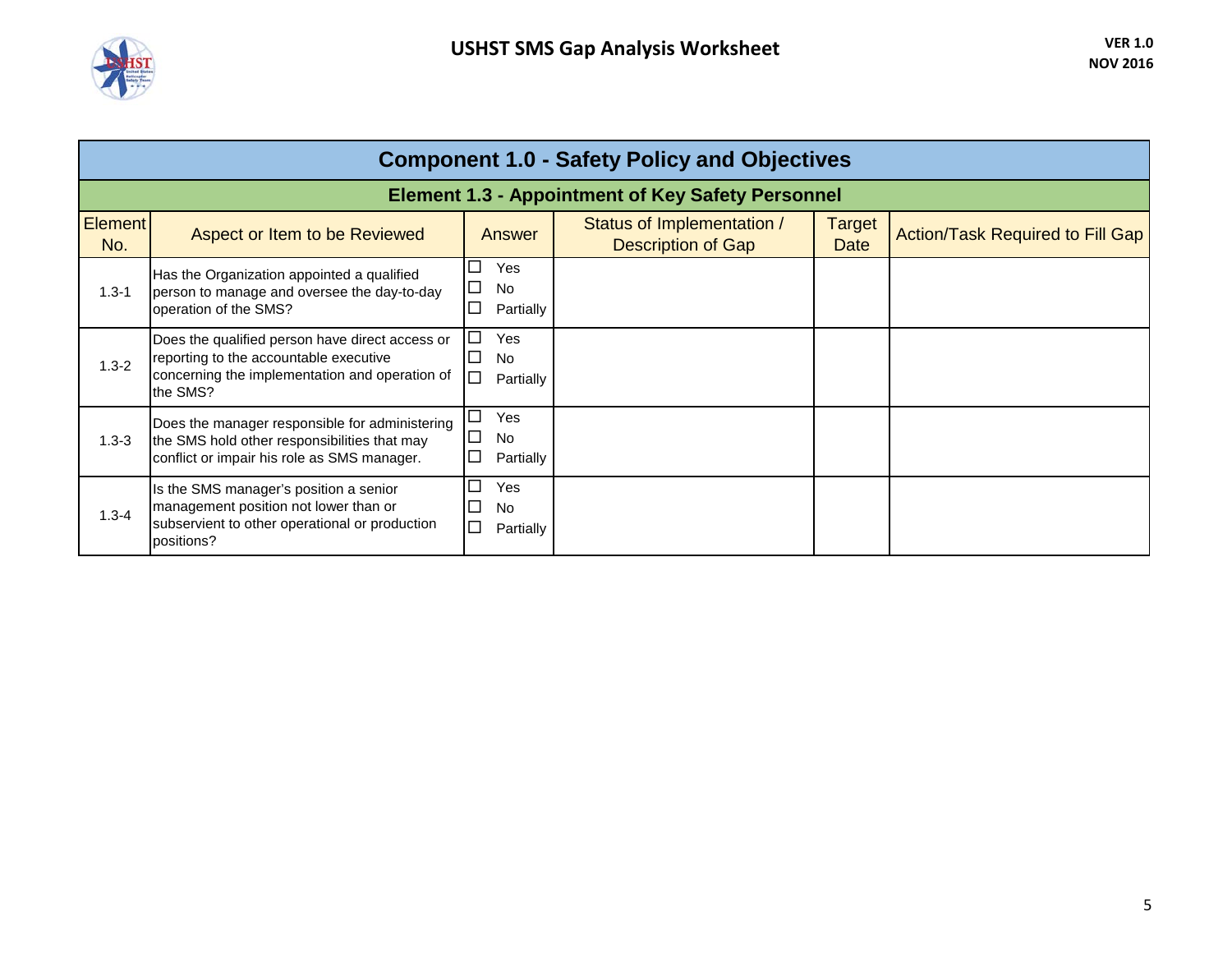

| <b>Component 1.0 - Safety Policy and Objectives</b> |                                                                                                                                                                                                          |                                                                             |                                                                  |                              |                                         |  |  |
|-----------------------------------------------------|----------------------------------------------------------------------------------------------------------------------------------------------------------------------------------------------------------|-----------------------------------------------------------------------------|------------------------------------------------------------------|------------------------------|-----------------------------------------|--|--|
|                                                     |                                                                                                                                                                                                          |                                                                             | <b>Element 1.4 - Coordination of Emergency Response Planning</b> |                              |                                         |  |  |
| <b>Element</b><br>No.                               | Aspect or Item to be Reviewed                                                                                                                                                                            | Answer                                                                      | Status of Implementation /<br><b>Description of Gap</b>          | <b>Target</b><br><b>Date</b> | <b>Action/Task Required to Fill Gap</b> |  |  |
| $1.4 - 1$                                           | Does the Organization have an emergency<br>response/contingency plan appropriate to the<br>size, nature and complexity of the organization?                                                              | П<br>Yes<br><b>No</b><br>$\Box$<br>□<br>Partially                           |                                                                  |                              |                                         |  |  |
| $1.4 - 2$                                           | Does the emergency/contingency plan address<br>all possible or likely emergency/crisis scenarios<br>relating to the organization's aviation product or<br>service deliveries?                            | Yes<br>$\Box$<br><b>No</b><br>$\mathcal{L}_{\mathcal{A}}$<br>П<br>Partially |                                                                  |                              |                                         |  |  |
| $1.4 - 3$                                           | Does the ERP include procedures for the<br>continuing safe production, delivery or support of $\square$<br>its aviation products or services during such<br>emergencies or contingencies?                | $\Box$<br>Yes<br><b>No</b><br>П<br>Partially                                |                                                                  |                              |                                         |  |  |
| $1.4 - 4$                                           | Is there a plan and record for drills or exercises<br>with respect to the ERP?                                                                                                                           | □<br>Yes<br>$\Box$<br>No<br>$\Box$<br>Partially                             |                                                                  |                              |                                         |  |  |
| $1.4 - 5$                                           | Does the ERP address the necessary<br>coordination of its emergency<br>response/contingency procedures with the<br>emergency/response contingency procedures of<br>other organizations where applicable? | $\Box$<br>Yes<br>$\Box$<br>No<br>□<br>Partially                             |                                                                  |                              |                                         |  |  |
| $1.4 - 6$                                           | Does Organization have a process to distribute<br>and communicate the ERP to all relevant<br>personnel, including relevant external<br>organizations?                                                    | $\Box$<br>Yes<br>$\Box$<br><b>No</b><br>$\Box$<br>Partially                 |                                                                  |                              |                                         |  |  |
| $1.4 - 7$                                           | Is there a procedure for periodic review of the<br>ERP to ensure its continuing relevance and<br>effectiveness?                                                                                          | $\Box$<br>Yes<br>□<br>No<br>$\Box$<br>Partially                             |                                                                  |                              |                                         |  |  |

Note: Organizations should consider a contingency for recovering aircraft after release by the investigating agency.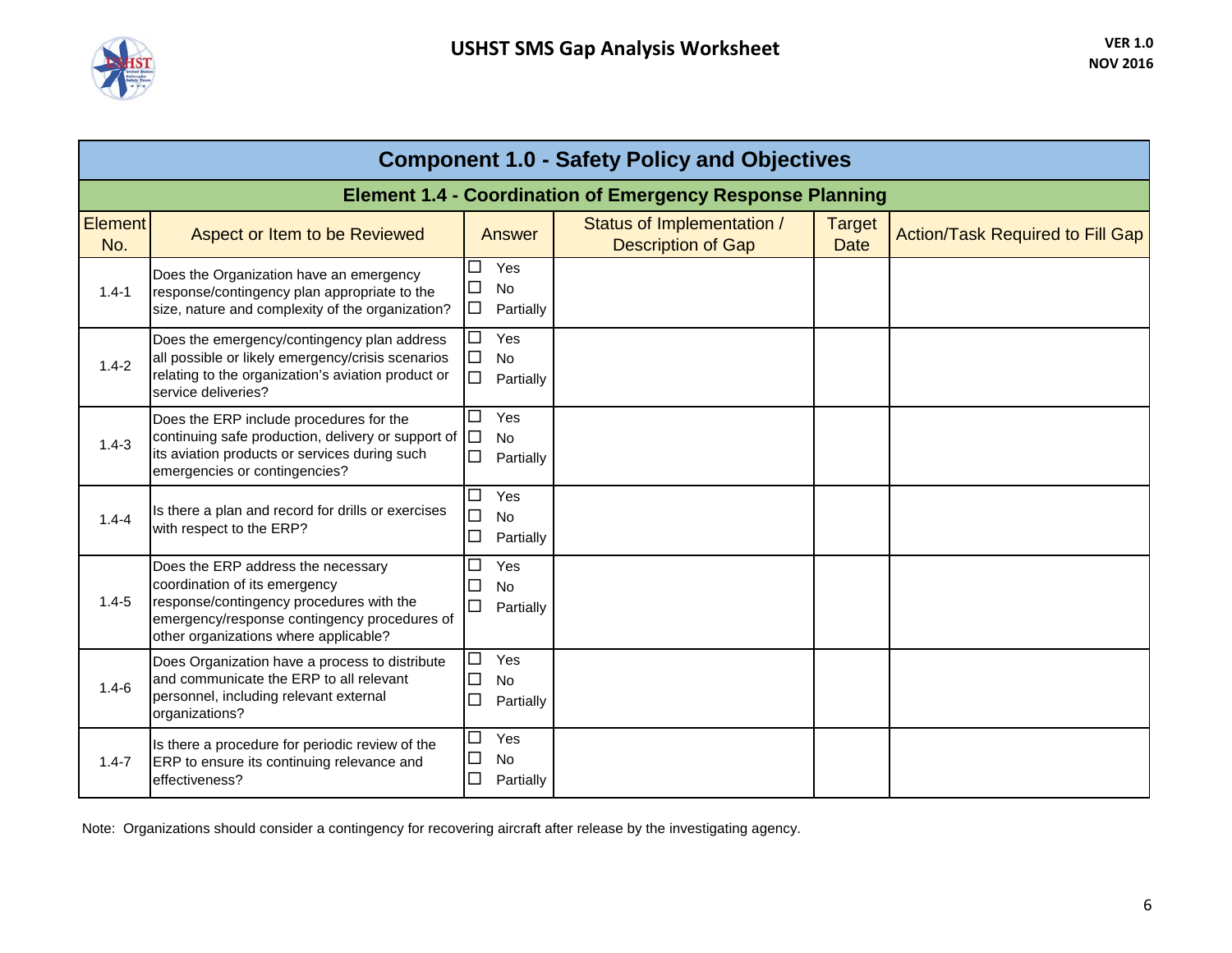

| <b>Component 1.0 - Safety Policy and Objectives</b> |                                                                                                                                                                                |                                                                           |                                                         |                              |                                         |  |  |
|-----------------------------------------------------|--------------------------------------------------------------------------------------------------------------------------------------------------------------------------------|---------------------------------------------------------------------------|---------------------------------------------------------|------------------------------|-----------------------------------------|--|--|
|                                                     |                                                                                                                                                                                |                                                                           | <b>Element 1.5 - SMS Documentation</b>                  |                              |                                         |  |  |
| <b>Element</b><br>No.                               | Aspect or Item to be Reviewed                                                                                                                                                  | Answer                                                                    | Status of Implementation /<br><b>Description of Gap</b> | <b>Target</b><br><b>Date</b> | <b>Action/Task Required to Fill Gap</b> |  |  |
| $1.5 - 1$                                           | Is there a top-level SMS summary or exposition<br>document which is approved by the accountable<br>manager and accepted by the Regulatory<br>Authority?                        | Yes<br>$\Box$<br>No<br>$\Box$<br>П<br>Partially                           |                                                         |                              |                                         |  |  |
| $1.5 - 2$                                           | Does the SMS documentation address the<br>organization's SMS and its associated<br>components and elements?                                                                    | Yes<br>$\Box$<br>No<br>∟<br>$\Box$<br>Partially                           |                                                         |                              |                                         |  |  |
| $1.5 - 3$                                           | Is Organization SMS framework in alignment with  <br>the regulatory SMS framework?                                                                                             | $\Box$<br>Yes<br>No<br>$\Box$<br>Partially                                |                                                         |                              |                                         |  |  |
| $1.5 - 4$                                           | Does Organization maintain a record of relevant<br>supporting documentation pertinent to the<br>implementation and operation of the SMS?                                       | Yes<br>Г<br>□<br>No<br>$\Box$<br>Partially                                |                                                         |                              |                                         |  |  |
| $1.5 - 5$                                           | Does Organization have an SMS implementation<br>plan to establish its SMS implementation<br>process, including specific tasks and their<br>relevant implementation milestones? | □<br>Yes<br>□<br>No<br>$\Box$<br>Partially                                |                                                         |                              |                                         |  |  |
| $1.5 - 6$                                           | Does the SMS implementation plan address the<br>coordination between the service provider's SMS □<br>and the SMS of external organizations where<br>applicable?                | Yes<br>$\Box$<br><b>No</b><br>П<br>Partially                              |                                                         |                              |                                         |  |  |
| $1.5 - 7$                                           | Is the SMS implementation plan endorsed by the<br>accountable executive?                                                                                                       | $\Box$<br>Yes<br>$\mathcal{L}_{\mathcal{A}}$<br>No<br>$\Box$<br>Partially |                                                         |                              |                                         |  |  |

Examples of SMS Documentation: SMS Manual, Accountable Executive Safety Policy, Hazard/Occurrence Event Report, Hazard Register/Log, Risk Profile, Management of Change form, Pre-Flight Risk Analysis Tool, Ground Risk Analysis Tool, Internal Evaluation/Audit Checklists, Risk Assessment Matrix, Key Performance Indicators, etc.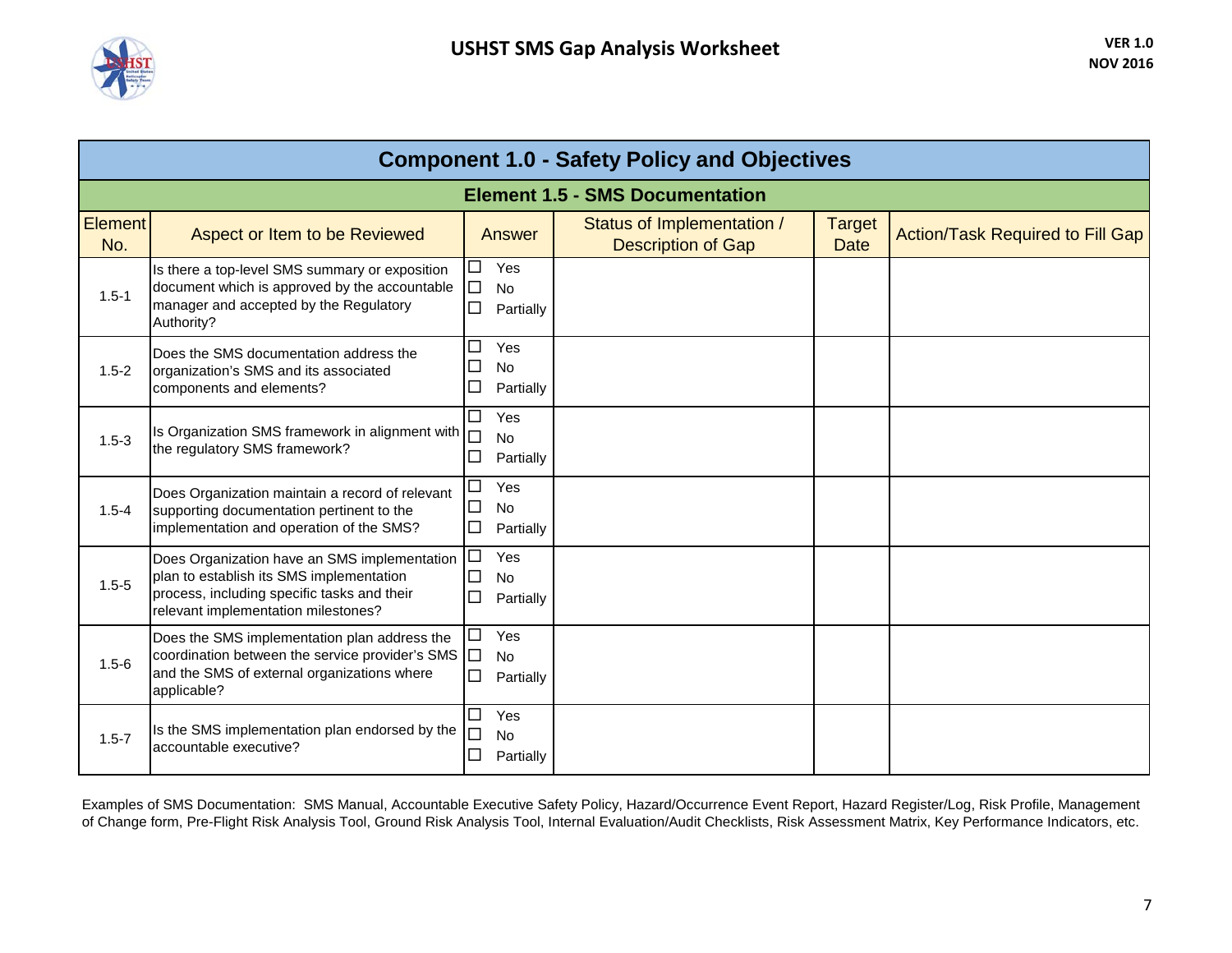

|                       | <b>Component 2.0 - Safety Risk Management</b>                                                                                                                                                                                                                                                                                                                                         |                                                        |                                                         |                              |                                         |  |  |  |  |
|-----------------------|---------------------------------------------------------------------------------------------------------------------------------------------------------------------------------------------------------------------------------------------------------------------------------------------------------------------------------------------------------------------------------------|--------------------------------------------------------|---------------------------------------------------------|------------------------------|-----------------------------------------|--|--|--|--|
|                       | <b>Element 2.1 - Hazard Identification</b>                                                                                                                                                                                                                                                                                                                                            |                                                        |                                                         |                              |                                         |  |  |  |  |
| <b>Element</b><br>No. | Aspect or Item to be Reviewed                                                                                                                                                                                                                                                                                                                                                         | Answer                                                 | Status of Implementation /<br><b>Description of Gap</b> | <b>Target</b><br><b>Date</b> | <b>Action/Task Required to Fill Gap</b> |  |  |  |  |
| $2.1 - 1$             | Is there a process for voluntary hazards/threats<br>reporting by all employees?                                                                                                                                                                                                                                                                                                       | Yes<br>$\Box$<br>$\Box$<br>No<br>$\Box$<br>Partially   |                                                         |                              |                                         |  |  |  |  |
| $2.1 - 2$             | Is the voluntary hazard/threats reporting simple,<br>available to all personnel in the organization,<br>commensurate with the size of the service<br>provider and the have the ability to be<br>anonymous when desired?                                                                                                                                                               | $\Box$<br>Yes<br>$\Box$<br>No<br>□<br>Partially        |                                                         |                              |                                         |  |  |  |  |
| $2.1 - 3$             | Does Organization's Safety Data Collection and<br>Processing Systems (SDCPS) include<br>procedures for incident/accident reporting by all<br>personnel?                                                                                                                                                                                                                               | Yes<br>□<br>$\Box$<br>No<br>$\Box$<br>Partially        |                                                         |                              |                                         |  |  |  |  |
| $2.1 - 4$             | Is incident/accident reporting simple, accessible<br>to all personnel in the organization,<br>commensurate with the size of the service<br>provider and the have the ability to be<br>anonymous when desired?                                                                                                                                                                         | Yes<br>□<br>$\Box$<br><b>No</b><br>$\Box$<br>Partially |                                                         |                              |                                         |  |  |  |  |
| $2.1 - 5$             | Does Organization have procedures for<br>investigation of all reported incident/accidents?                                                                                                                                                                                                                                                                                            | Yes<br>$\Box$<br>$\Box$<br>No<br>$\Box$<br>Partially   |                                                         |                              |                                         |  |  |  |  |
| $2.1 - 6$             | Are there procedures to ensure that<br>hazards/threats identified or uncovered during<br>incident/accident investigation processes are<br>appropriately accounted for and integrated into<br>the organization's hazard collection and risk<br>mitigation procedure? Are these hazards/threats<br>as well as their identified mitigation effectively<br>communicated to all personnel? | $\Box$<br>Yes<br>$\Box$<br>No<br>$\Box$<br>Partially   |                                                         |                              |                                         |  |  |  |  |
| $2.1 - 7$             | Are there procedures to review hazards/threats<br>from relevant industry reports for follow-up<br>actions or risk evaluation where applicable?                                                                                                                                                                                                                                        | Yes<br>$\Box$<br>$\Box$<br>No<br>□<br>Partially        |                                                         |                              |                                         |  |  |  |  |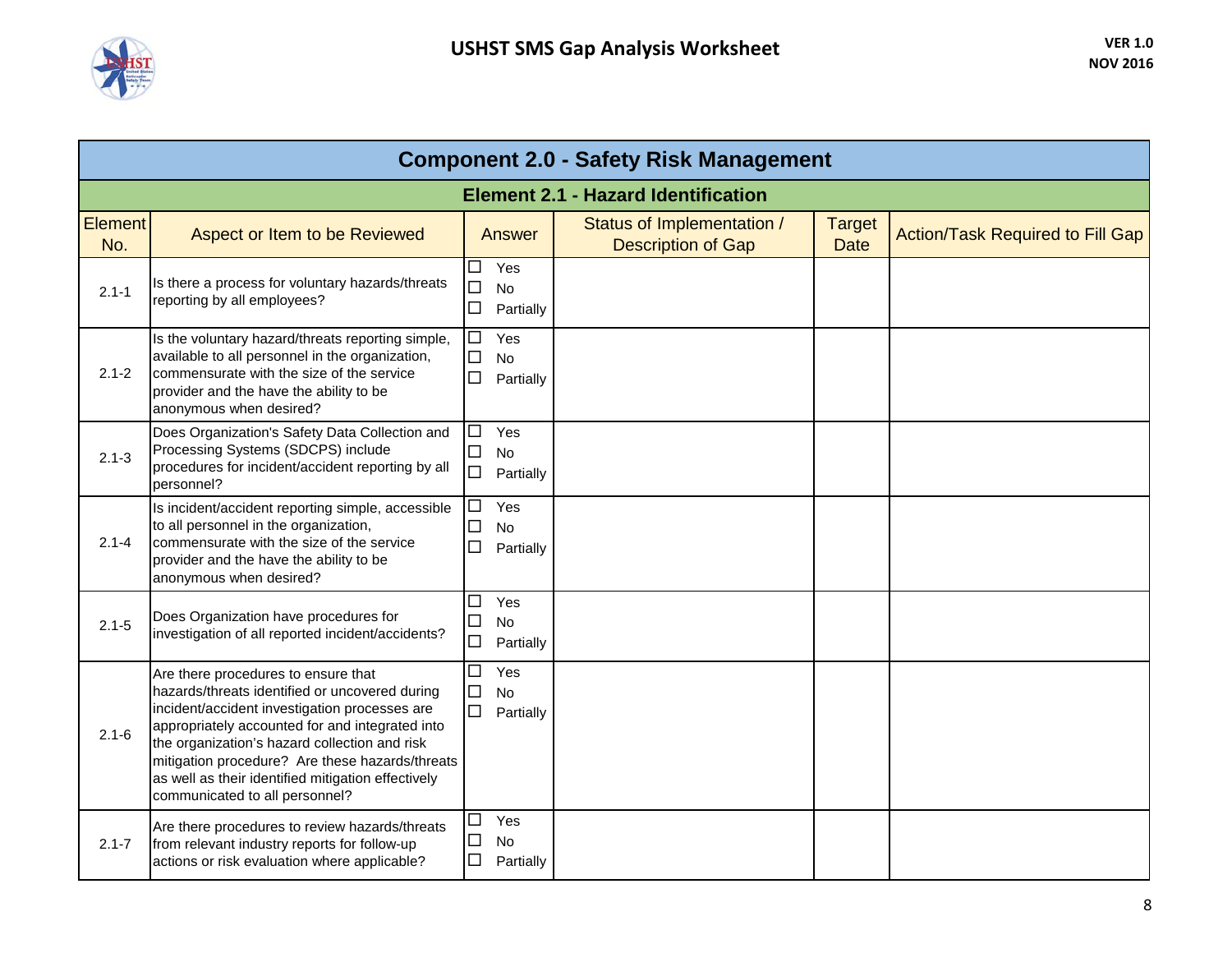

|                       | <b>Component 2.0 - Safety Risk Management</b>                                                                                                                                                                      |                                                                                  |                                                         |                              |                                         |  |  |  |  |
|-----------------------|--------------------------------------------------------------------------------------------------------------------------------------------------------------------------------------------------------------------|----------------------------------------------------------------------------------|---------------------------------------------------------|------------------------------|-----------------------------------------|--|--|--|--|
|                       | <b>Element 2.2 - Safety Risk Assessment and Mitigation</b>                                                                                                                                                         |                                                                                  |                                                         |                              |                                         |  |  |  |  |
| <b>Element</b><br>No. | Aspect or Item to be Reviewed                                                                                                                                                                                      | <b>Answer</b>                                                                    | Status of Implementation /<br><b>Description of Gap</b> | <b>Target</b><br><b>Date</b> | <b>Action/Task Required to Fill Gap</b> |  |  |  |  |
| $2.2 - 1$             | Is there a documented hazard identification and<br>risk mitigation (HIRM) procedure involving the<br>use of objective risk analysis tools?                                                                         | $\Box$<br>Yes<br>$\Box$<br><b>No</b><br>$\Box$<br>Partially                      |                                                         |                              |                                         |  |  |  |  |
| $2.2 - 2$             | Is the risk assessment reports approved by<br>departmental managers or at a higher level<br>where appropriate?                                                                                                     | $\Box$<br>Yes<br>$\mathcal{L}_{\mathcal{A}}$<br><b>No</b><br>$\Box$<br>Partially |                                                         |                              |                                         |  |  |  |  |
| $2.2 - 3$             | Is there a procedure for periodic review of<br>existing risk mitigation records?                                                                                                                                   | $\Box$<br>Yes<br><b>No</b><br>Partially                                          |                                                         |                              |                                         |  |  |  |  |
| $2.2 - 4$             | Is there a procedure to account for mitigation<br>actions whenever unacceptable risk levels are<br>identified?                                                                                                     | $\Box$<br>Yes<br>$\Box$<br>No<br>$\Box$<br>Partially                             |                                                         |                              |                                         |  |  |  |  |
| $2.2 - 5$             | Is there a procedure to prioritize identified<br>hazards for risk mitigation actions?                                                                                                                              | $\Box$<br>Yes<br>$\Box$<br><b>No</b><br>$\Box$<br>Partially                      |                                                         |                              |                                         |  |  |  |  |
| $2.2 - 6$             | Is there a program for systematic and<br>progressive review of all aviation safety-related<br>operations, processes, facilities and equipment<br>subject to the HIRM process as identified by the<br>organization? | $\Box$<br>Yes<br>$\Box$<br><b>No</b><br>$\Box$<br>Partially                      |                                                         |                              |                                         |  |  |  |  |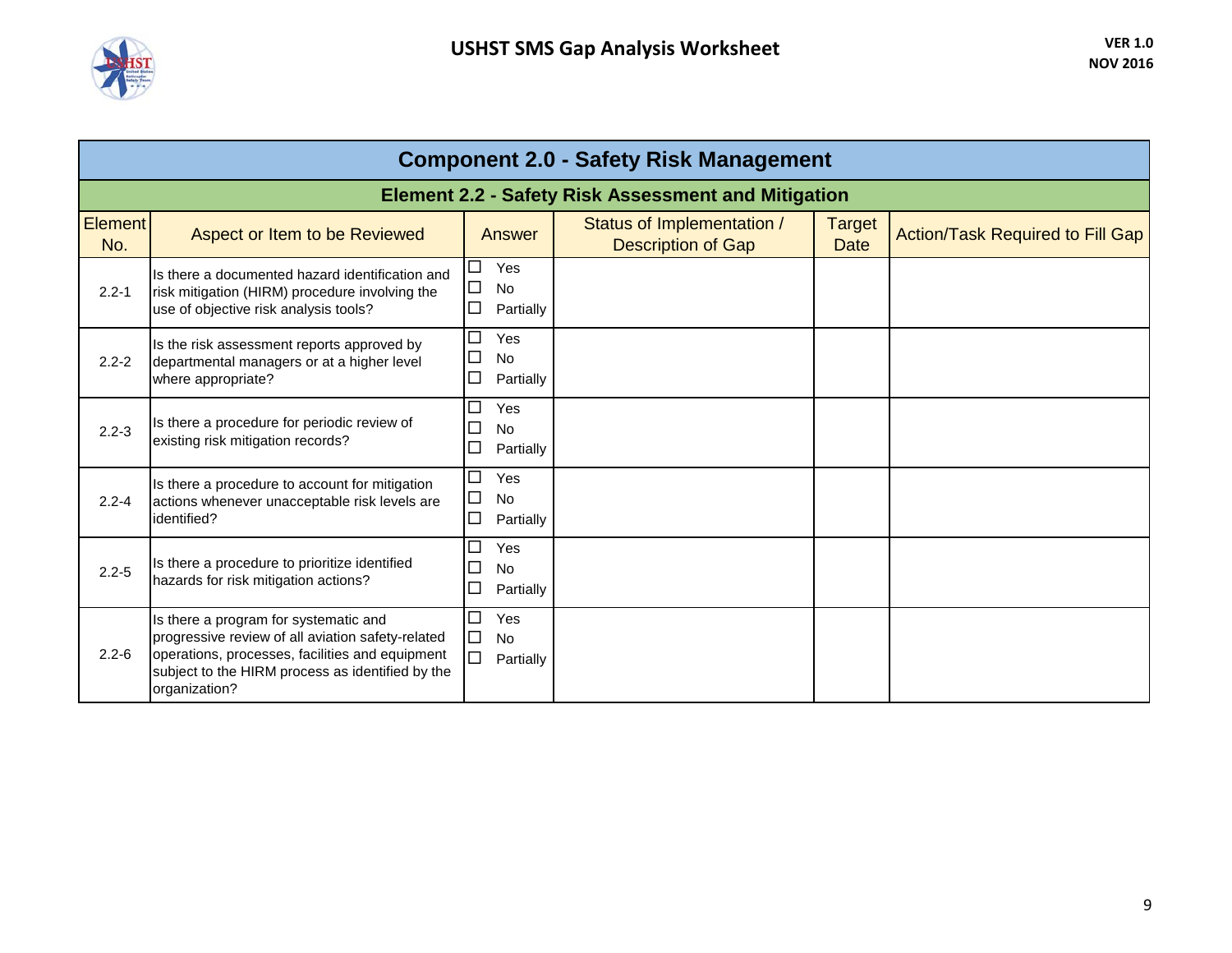

|                       | <b>Component 3.0 - Safety Assurance</b>                                                                                                                                                                                                        |                                                             |                                                         |                              |                                         |  |  |  |
|-----------------------|------------------------------------------------------------------------------------------------------------------------------------------------------------------------------------------------------------------------------------------------|-------------------------------------------------------------|---------------------------------------------------------|------------------------------|-----------------------------------------|--|--|--|
|                       | <b>Element 3.1 - Safety Performance Monitoring and Measurement</b>                                                                                                                                                                             |                                                             |                                                         |                              |                                         |  |  |  |
| <b>Element</b><br>No. | Aspect or Item to be Reviewed                                                                                                                                                                                                                  | Answer                                                      | Status of Implementation /<br><b>Description of Gap</b> | <b>Target</b><br><b>Date</b> | <b>Action/Task Required to Fill Gap</b> |  |  |  |
| $3.1 - 1$             | Are there identified safety performance indicators $\Box$<br>for measuring and monitoring the safety<br>performance of the organization's aviation<br>activities?                                                                              | Yes<br>$\Box$<br><b>No</b><br>$\Box$<br>Partially           |                                                         |                              |                                         |  |  |  |
| $3.1 - 2$             | Are the safety performance indicators relevant to<br>the organization's safety policy as well as<br>management's high-level safety<br>objectives/goals?                                                                                        | Yes<br>$\Box$<br>$\Box$<br><b>No</b><br>$\Box$<br>Partially |                                                         |                              |                                         |  |  |  |
| $3.1 - 3$             | Do the safety performance indicators include<br>alert/target settings to define unacceptable<br>performance regions and planned improvement<br>goals?                                                                                          | $\Box$<br>Yes<br>$\Box$<br><b>No</b><br>$\Box$<br>Partially |                                                         |                              |                                         |  |  |  |
| $3.1 - 4$             | Is the setting of alert levels or out-of-control<br>criteria based on objective safety metrics<br>principles?                                                                                                                                  | $\Box$<br>Yes<br>$\Box$<br><b>No</b><br>$\Box$<br>Partially |                                                         |                              |                                         |  |  |  |
| $3.1 - 5$             | Do the safety performance indicators include<br>quantitative monitoring of high-consequence<br>safety outcomes (e.g. accident and serious<br>incident rates) as well as lower-consequence<br>events (e.g. rate of non-compliance, deviations)? | $\Box$<br>Yes<br>$\Box$<br><b>No</b><br>$\Box$<br>Partially |                                                         |                              |                                         |  |  |  |
| $3.1 - 6$             | Are safety performance indicators and their<br>associated performance settings developed in<br>consultation with, and subject to, the civil aviation $\square$<br>authority's agreement?                                                       | Yes<br>$\Box$<br>$\Box$<br>No<br>Partially                  |                                                         |                              |                                         |  |  |  |
| $3.1 - 7$             | Is there a procedure for corrective or follow-up<br>action to be taken when targets are not achieved<br>and alert levels are exceeded/ breached?                                                                                               | Yes<br>□<br>口<br>No<br>$\Box$<br>Partially                  |                                                         |                              |                                         |  |  |  |
| $3.1 - 8$             | Are the safety performance indicators periodically<br>reviewed?                                                                                                                                                                                | $\Box$<br>Yes<br>$\Box$<br>No<br>□<br>Partially             |                                                         |                              |                                         |  |  |  |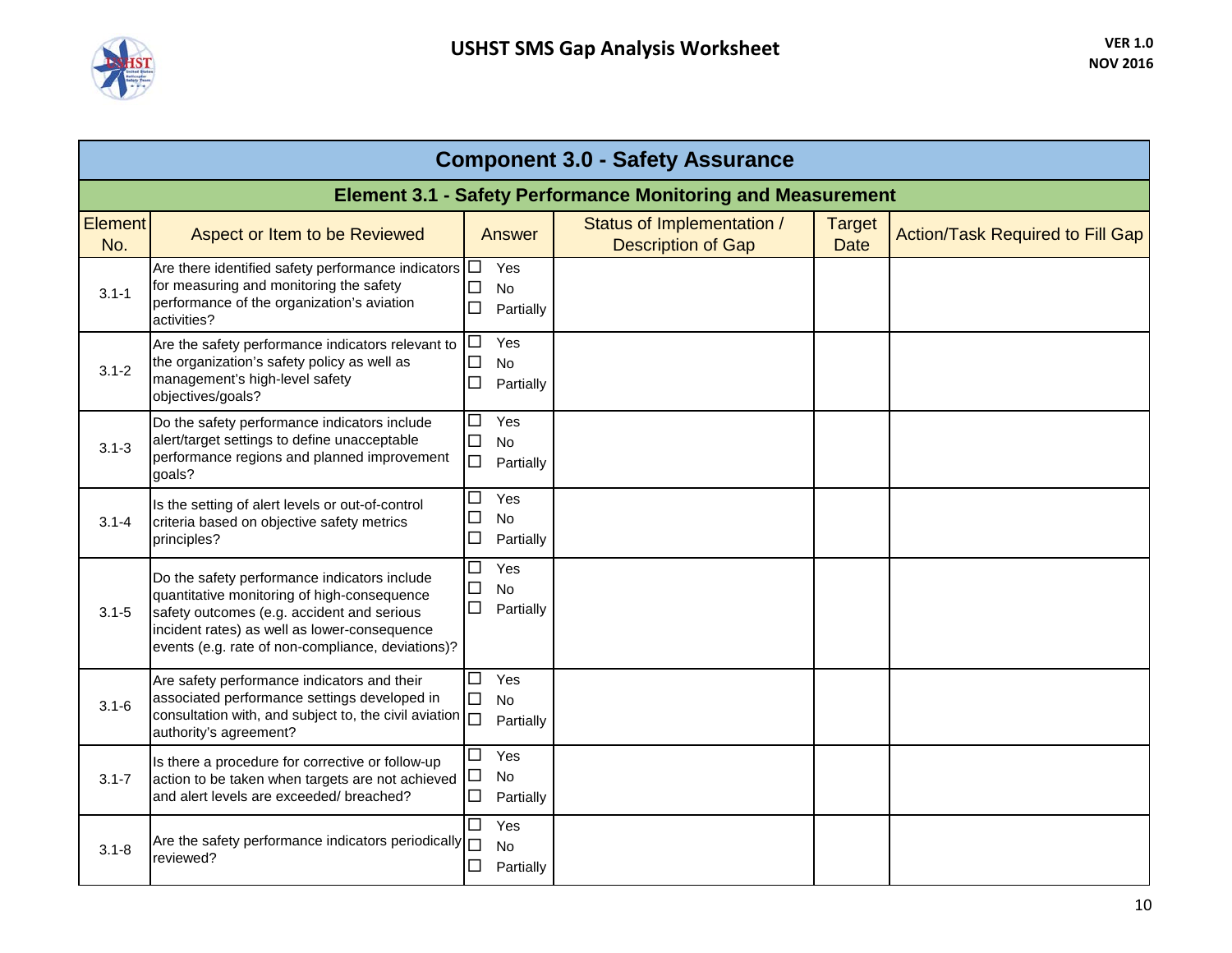

| <b>Component 3.0 - Safety Assurance</b> |                                                                                                                                                                                                                                                                                    |                                                                             |                                                         |                              |                                         |  |  |  |
|-----------------------------------------|------------------------------------------------------------------------------------------------------------------------------------------------------------------------------------------------------------------------------------------------------------------------------------|-----------------------------------------------------------------------------|---------------------------------------------------------|------------------------------|-----------------------------------------|--|--|--|
|                                         |                                                                                                                                                                                                                                                                                    |                                                                             | <b>Element 3.2 - The Management of Change</b>           |                              |                                         |  |  |  |
| <b>Element</b><br>No.                   | Aspect or Item to be Reviewed                                                                                                                                                                                                                                                      | Answer                                                                      | Status of Implementation /<br><b>Description of Gap</b> | <b>Target</b><br><b>Date</b> | <b>Action/Task Required to Fill Gap</b> |  |  |  |
| $3.2 - 1$                               | Is there a procedure for review of relevant<br>existing aviation safety-related facilities and<br>equipment (including HIRM records) whenever<br>there are pertinent changes to those facilities or<br>equipment?                                                                  | Yes<br>$\Box$<br><b>No</b><br>$\Box$<br>Partially                           |                                                         |                              |                                         |  |  |  |
| $3.2 - 2$                               | Is there a procedure for review of relevant<br>existing aviation safety-related operations and<br>processes (including any HIRM records)<br>whenever there are pertinent changes to those<br>operations or processes?                                                              | Г<br>Yes<br>Г<br><b>No</b><br>$\Box$<br>Partially                           |                                                         |                              |                                         |  |  |  |
| $3.2 - 3$                               | Is there a procedure for review of new aviation<br>safety-related operations and processes for<br>hazards/risks before they are commissioned?                                                                                                                                      | Г<br>Yes<br>$\Box$<br><b>No</b><br>$\mathcal{L}_{\mathcal{A}}$<br>Partially |                                                         |                              |                                         |  |  |  |
| $3.2 - 4$                               | Is there a procedure for review of relevant<br>existing facilities, equipment, operations or<br>processes (including HIRM records) whenever<br>there are pertinent changes external to the<br>organization such as regulatory/industry<br>standards, best practices or technology? | Е<br>Yes<br>$\Box$<br><b>No</b><br>$\Box$<br>Partially                      |                                                         |                              |                                         |  |  |  |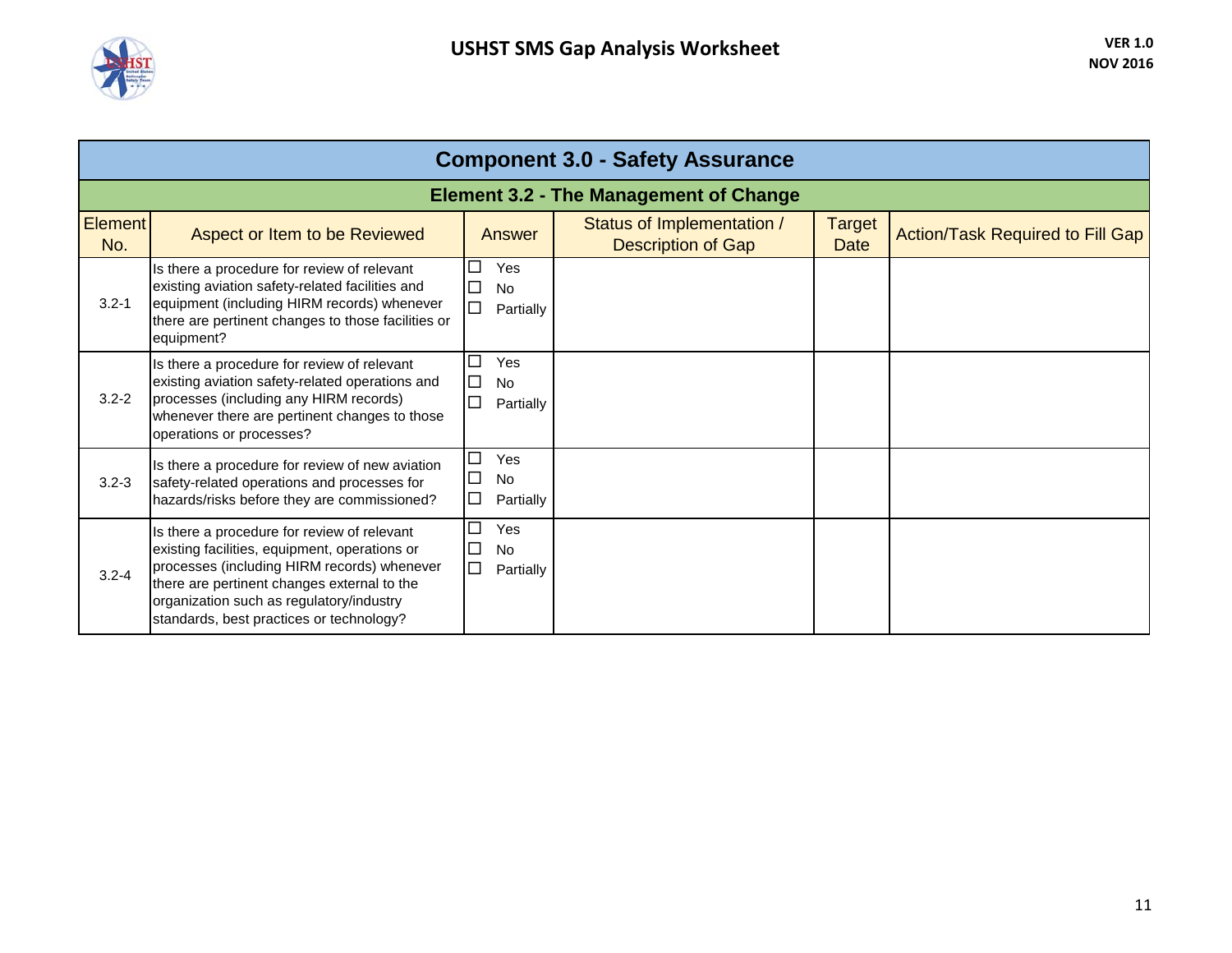

| <b>Component 3.0 - Safety Assurance</b> |                                                                                                                                                        |                                                                                     |                                                         |                              |                                         |  |  |  |  |
|-----------------------------------------|--------------------------------------------------------------------------------------------------------------------------------------------------------|-------------------------------------------------------------------------------------|---------------------------------------------------------|------------------------------|-----------------------------------------|--|--|--|--|
|                                         | <b>Element 3.3 - Continuous Improvement of the SMS</b>                                                                                                 |                                                                                     |                                                         |                              |                                         |  |  |  |  |
| <b>Element</b><br>No.                   | Aspect or Item to be Reviewed                                                                                                                          | <b>Answer</b>                                                                       | Status of Implementation /<br><b>Description of Gap</b> | <b>Target</b><br><b>Date</b> | <b>Action/Task Required to Fill Gap</b> |  |  |  |  |
| $3.3 - 1$                               | Is there a procedure for periodic internal<br>audit/assessment of the SMS?                                                                             | □<br>Yes<br>□<br>No<br>$\Box$<br>Partially                                          |                                                         |                              |                                         |  |  |  |  |
| $3.3 - 2$                               | Is there a current internal SMS audit/assessment  <br>plan?                                                                                            | □<br>Yes<br><b>No</b><br>$\Box$<br>Partially                                        |                                                         |                              |                                         |  |  |  |  |
| $3.3 - 3$                               | Does the SMS audit plan include the sampling of<br>completed/existing safety risk assessments?                                                         | $\Box$<br>Yes<br>$\Box$<br>No<br>$\Box$<br>Partially                                |                                                         |                              |                                         |  |  |  |  |
| $3.3 - 4$                               | Does the SMS audit plan include the sampling of<br>safety performance indicators for data currency<br>and their target/alert settings performance?     | $\Box$<br>Yes<br>П<br><b>No</b><br>$\overline{\phantom{a}}$<br>Partially            |                                                         |                              |                                         |  |  |  |  |
| $3.3 - 5$                               | Does the SMS audit plan cover the SMS interface<br>with subcontractors or customers where<br>applicable?                                               | Г<br>Yes<br>No<br>$\overline{\phantom{a}}$<br>$\overline{\phantom{a}}$<br>Partially |                                                         |                              |                                         |  |  |  |  |
| $3.3 - 6$                               | Is there a process for SMS audit/assessment<br>reports to be submitted or highlighted for the<br>accountable manager's attention where<br>appropriate. | ⊏<br>Yes<br>$\Box$<br><b>No</b><br>$\Box$<br>Partially                              |                                                         |                              |                                         |  |  |  |  |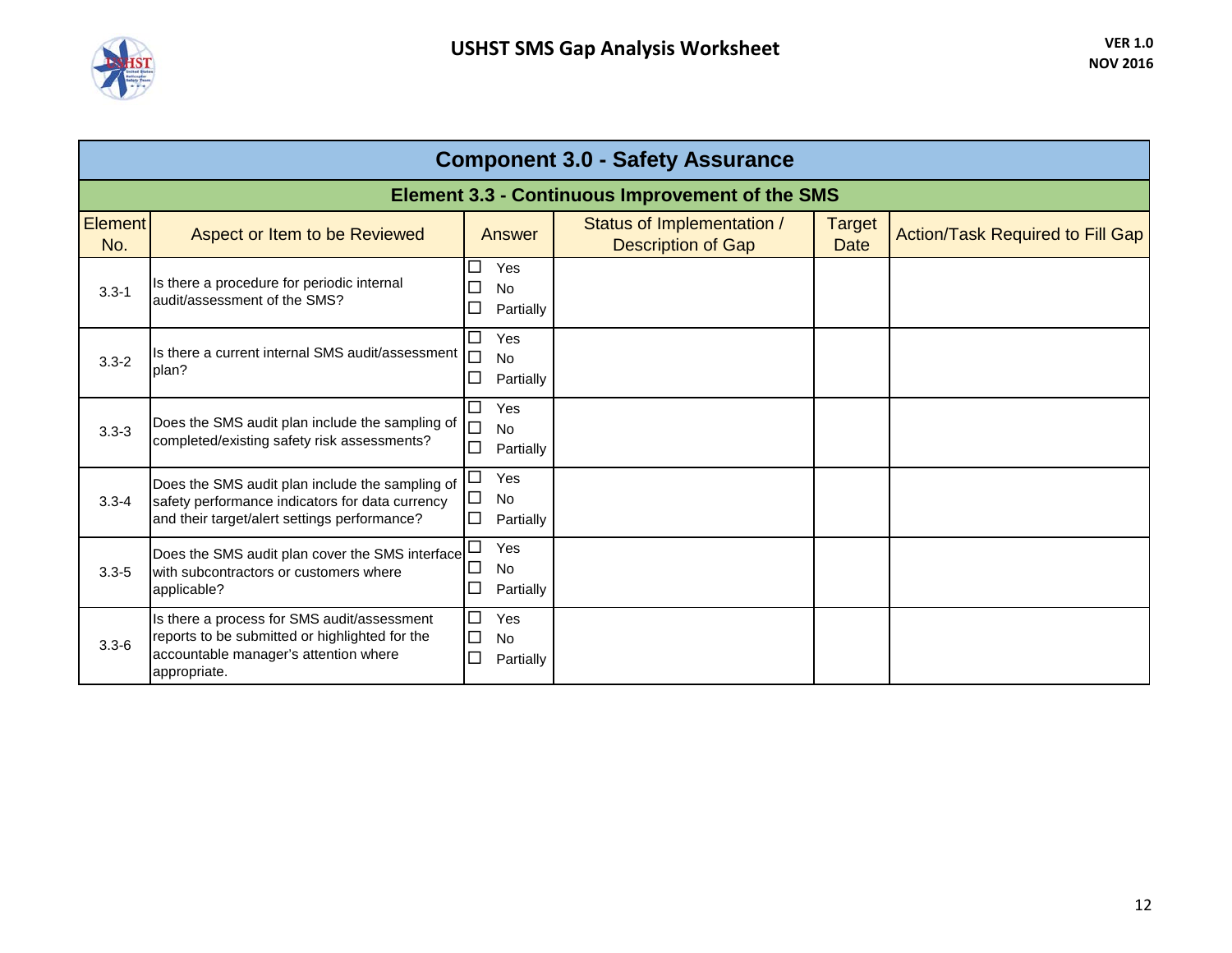

| <b>Component 4.0 - Safety Promotion</b>     |                                                                                                                                       |                                                                          |                                                         |                       |                                         |  |  |  |  |
|---------------------------------------------|---------------------------------------------------------------------------------------------------------------------------------------|--------------------------------------------------------------------------|---------------------------------------------------------|-----------------------|-----------------------------------------|--|--|--|--|
| <b>Element 4.1 - Training and Education</b> |                                                                                                                                       |                                                                          |                                                         |                       |                                         |  |  |  |  |
| <b>Element</b><br>No.                       | Aspect or Item to be Reviewed                                                                                                         | <b>Answer</b>                                                            | Status of Implementation /<br><b>Description of Gap</b> | <b>Target</b><br>Date | <b>Action/Task Required to Fill Gap</b> |  |  |  |  |
| $4.1 - 1$                                   | Is there a program to provide SMS<br>training/familiarization to personnel involved in<br>the implementation or operation of the SMS? | <b>Yes</b><br>$\mathcal{L}_{\mathcal{A}}$<br><b>No</b><br>□<br>Partially |                                                         |                       |                                         |  |  |  |  |
| $4.1 - 2$                                   | Has the accountable executive undergone<br>appropriate SMS familiarization, briefing or<br>training?                                  | $\Box$<br>Yes<br><b>No</b><br>Partially                                  |                                                         |                       |                                         |  |  |  |  |
| $4.1 - 3$                                   | Are personnel involved in conducting risk<br>mitigation provided with appropriate risk<br>management training or familiarization?     | $\Box$<br>Yes<br>No<br>Partially                                         |                                                         |                       |                                         |  |  |  |  |
| $4.1 - 4$                                   | Is there evidence of organization-wide SMS<br>education or awareness efforts?                                                         | ⊏<br>Yes<br><b>No</b><br>Partially                                       |                                                         |                       |                                         |  |  |  |  |